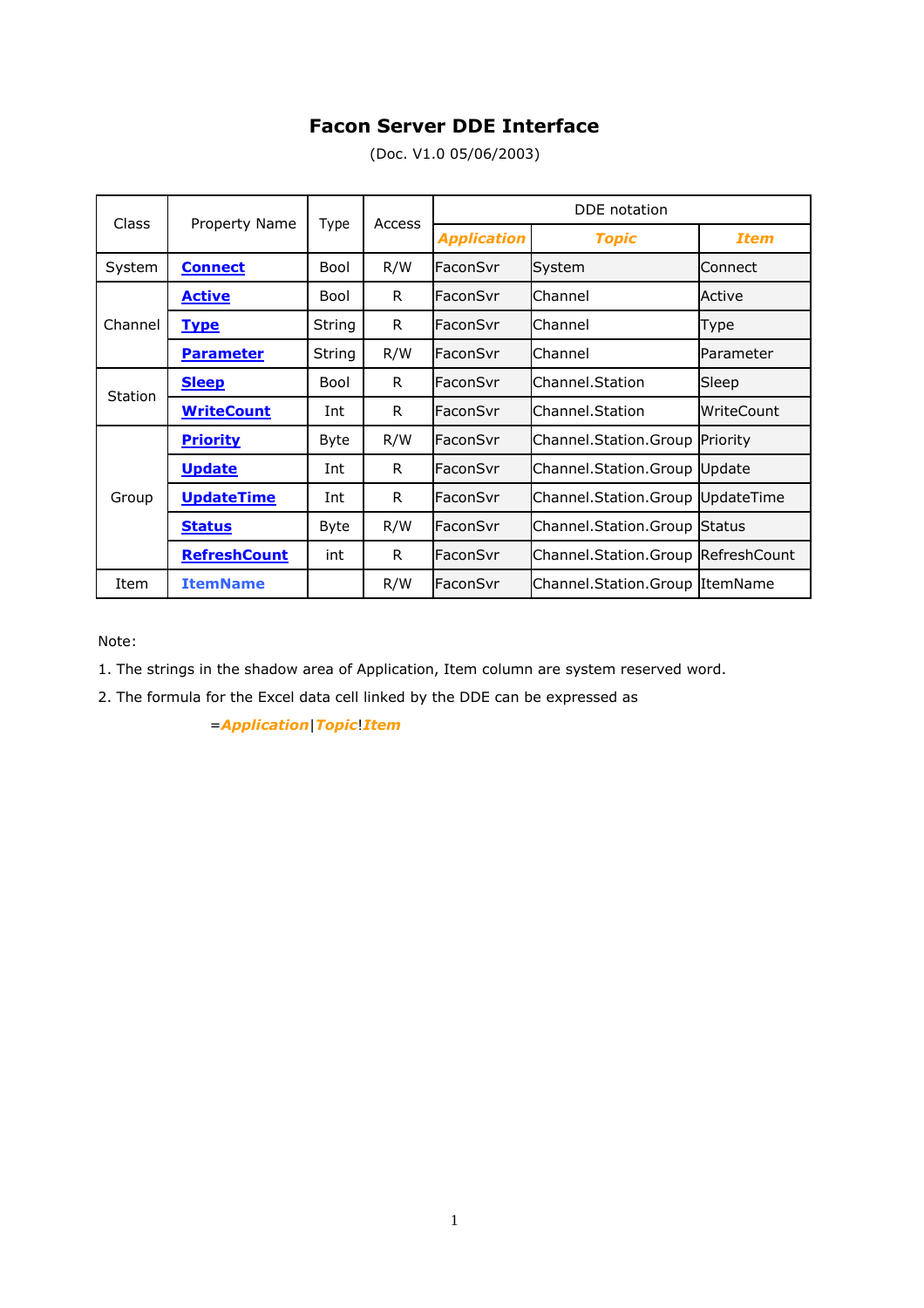There are some built in data items associate with the System, Channel and Group and can be accessed by application program. These items are designed to reflect the current operating status of the Facon server. The functions of these items are described at below.

#### **System.Connect**

This item can be both read and written. When read, it reflects the online status of server. If the value is "1" then Facon server is online otherwise is offline. Write this item can control the facon server offline or online directly.

#### **Channel.Active**

This type of item can only be read, which reflects the current status of specific channel device. If the device is successful online then this value is "1" otherwise means connection error or not online.

## **Channel.Type**

This type of item can only be read, which indicates the device name of specific channel device.

| Device Type  | Device Name |
|--------------|-------------|
| RS232        | "RS232"     |
| <b>MODFM</b> | "MODFM"     |
| UDP          | "UDP"       |
| <b>TCP</b>   | "TCP"       |

#### **Channel.Parameter**

This type of item can be both read and written, which indicates the parameter of specific channel device.

The content of this item is device dependent. When the device is RS232 then the content is the port number of PC to connect. Write the new value to this item can change the parameter as new one.

Note: When change the new parameter, the server will first disconnect the channel then reconnect with new parameter.

| Device Type  | parameter     | Description of parameter |
|--------------|---------------|--------------------------|
| RS232        | "COM1"        | Communication port       |
| <b>MODEM</b> | "56784321"    | Dial out number of modem |
| <b>UDP</b>   | "192.168.1.1" | IP of connected channel  |
| <b>TCP</b>   | "192.168.1.1" | IP of connected channel  |

#### **Channel.Station.Sleep**

This type of item can only be read, which indicates if the station is connected. If the value is '0' means active otherwise the station is not accessible.

#### **Channel.Station.WriteCount**

This type of item can only be read, which indicates if the write requests to the station are all processed. If the value is 0 then all previous write attempts to the specific station were processed OK.

## **Channel.Station.Group.Priority**

This type of item can only be read, which indicates the priority of specific data group.

| Priority | value |  |
|----------|-------|--|
| Highest  | 0     |  |
| Normal   | 1     |  |
| Lowest   | 2     |  |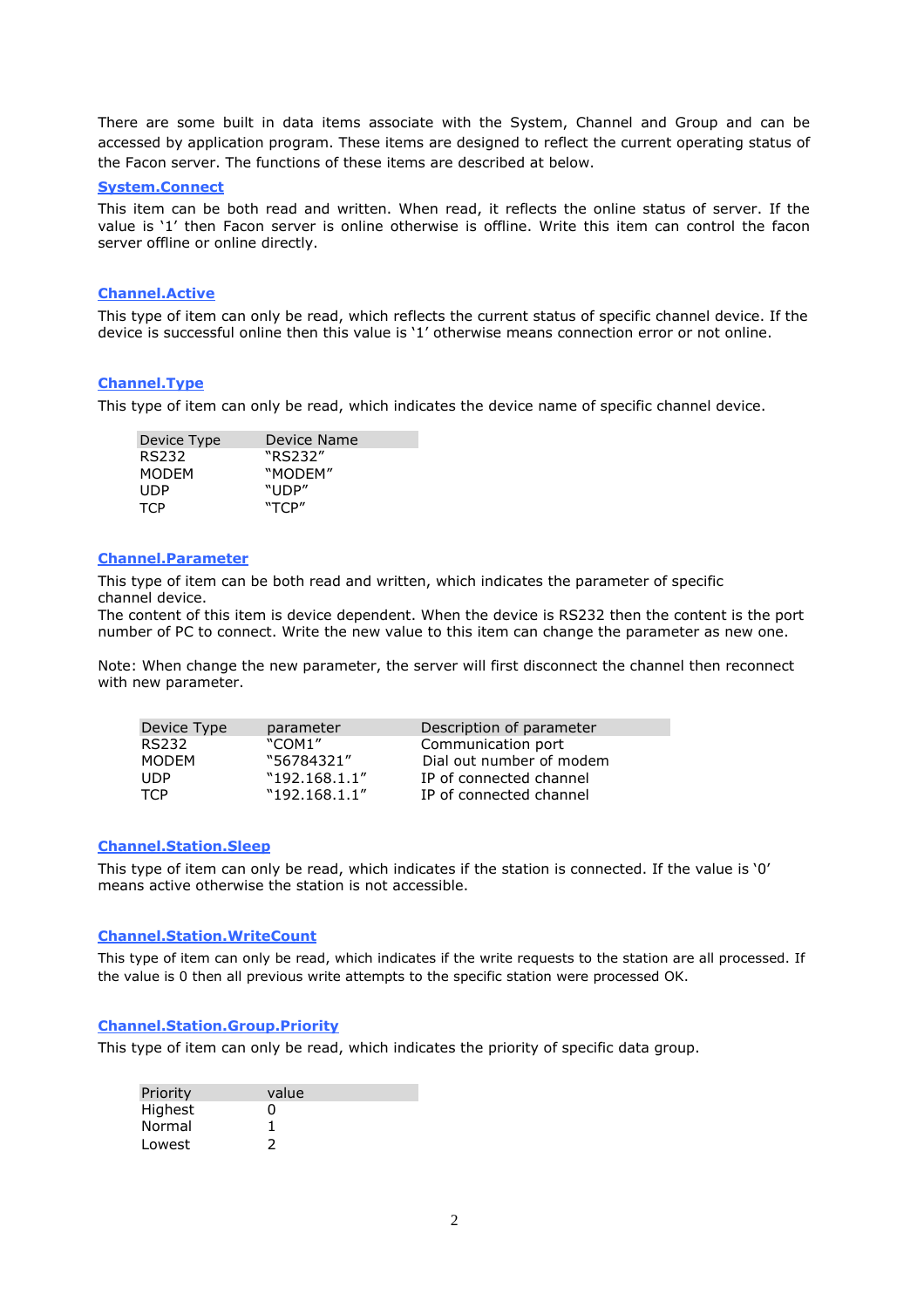## **Channel.Group.Update**

This type of item can only be read, which indicates the refresh time (unit in ms) of specific data group.

# **Channel.Group.UpdateTime**

This type of item can only be read, which indicates the latest data updated time of specific data group.

# **Channel.Group.Status**

This type of item can be both read and written, which indicates if the specific data group is in the refresh list. If the value is '1', means this data group is in the list and its value will be updated periodically. Otherwise it will not. Write this item can control if the data group refresh or not.

## **Channel.Group.RefreshCount**

This type of item can only be read, which indicates the total refresh times of specific data group since it started to refresh.